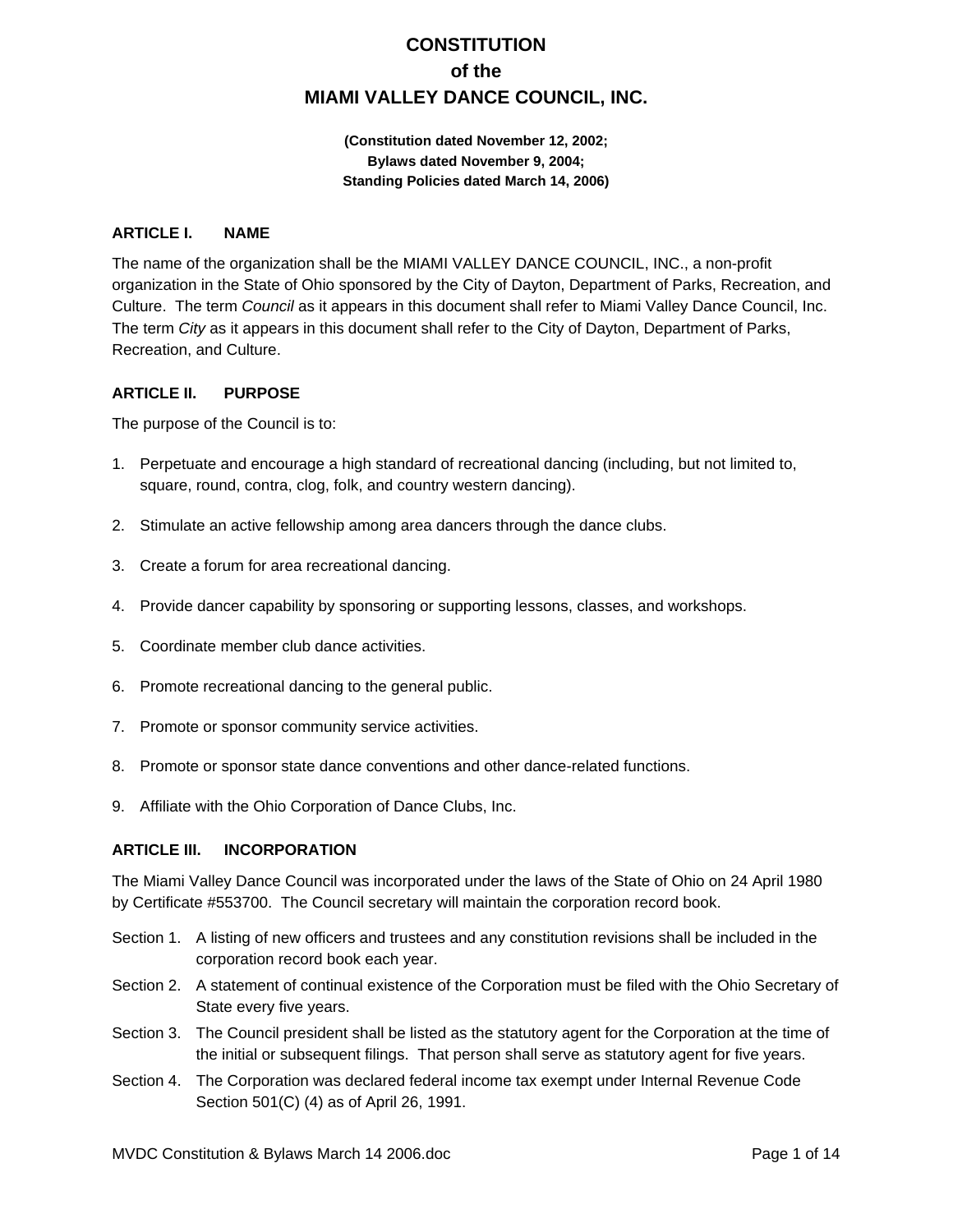## **CONSTITUTION of the MIAMI VALLEY DANCE COUNCIL, INC.**

### **(Constitution dated November 12, 2002; Bylaws dated November 9, 2004; Standing Policies dated March 14, 2006)**

#### **ARTICLE IV. OPERATION**

Council members as a corporate body shall determine policies of the Miami Valley Dance Council, Inc. The trustees shall oversee operation of the Council. Elected and appointed officers shall assure efficient and effective operation and management.

### **ARTICLE V. MEMBERSHIP**

Council members are clubs that have been voted into membership. Membership is available to any Miami Valley area club that adheres to the purpose stated in ARTICLE II. A written request for membership submitted to the president of the Council shall include the following:

- 1. Club Name
- 2. Type of recreational dance club
- 3. Where and when the club dances
- 4. Club officers
- 5. Proposed club representative to Council
- 6. Reasons for joining
- 7. Agreement to uphold the constitution/bylaws of this Council
- 8. Copy of club's constitution and bylaws or operating procedures

#### **ARTICLE VI. OFFICERS**

The elected officers of the Council shall be the trustees, the president, the vice president, the secretary and the treasurer. The appointed officers shall be representatives to the Ohio Corporation of Dance Clubs, Inc.

### **ARTICLE VII. MEETINGS**

- Section 1. The regular business meetings of the Council shall be held on the second Tuesday in the odd-numbered months.
	- A. Two-thirds of the eligible voters of the Council (see Bylaws, Article III, Section 1) shall constitute a quorum.
	- B. *Robert's Rules of Order* shall be used as a guideline.
- Section 2. Special meetings may be called at the discretion of the president. The calling of a meeting is mandatory if requested by at least five club representatives. The purpose of a special meeting must be stated and no other business may be transacted at that meeting. If a vote is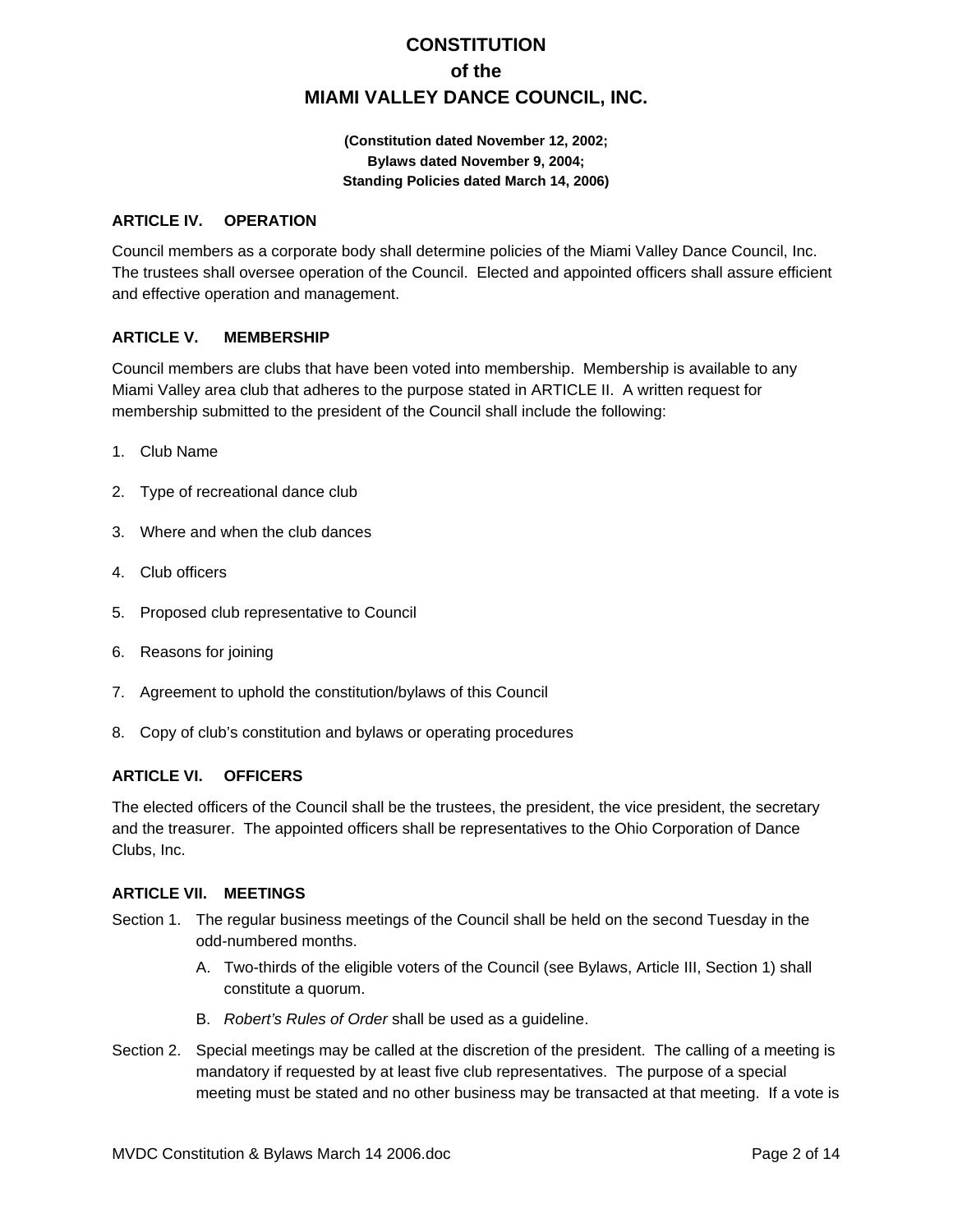## **CONSTITUTION of the MIAMI VALLEY DANCE COUNCIL, INC.**

## **(Constitution dated November 12, 2002; Bylaws dated November 9, 2004; Standing Policies dated March 14, 2006)**

to be taken at a special meeting, it must be announced in advance of the meeting. A quorum must be present to take a vote.

Section 3. To facilitate an orderly transition, an executive board organizational meeting shall be held prior to January 1. The purpose of this meeting is for current and newly elected officers to exchange office information and records.

### **ARTICLE VIII. DISSOLUTION**

The Council may be dissolved at any regular Council meeting or special Council meeting by a two-thirds vote of the eligible voters present and voting at that meeting. A quorum must be present to take a vote. (See Constitution, Article VII, Section 1.A.) Any Council assets will be distributed according to the direction of the Council members. Such will be done by two-thirds vote of the eligible voters present and voting. (See Bylaws, Article III, Section 1.)

## **ARTICLE IX. AMENDMENTS**

This constitution can be amended at any regular Council meeting by a two-thirds vote of the eligible voters present and voting at the meeting. (See Bylaws, Article III, Section 1.) Amendments must be submitted in writing and read to all club representatives at least one meeting prior to voting. This constitution shall be reviewed every five years.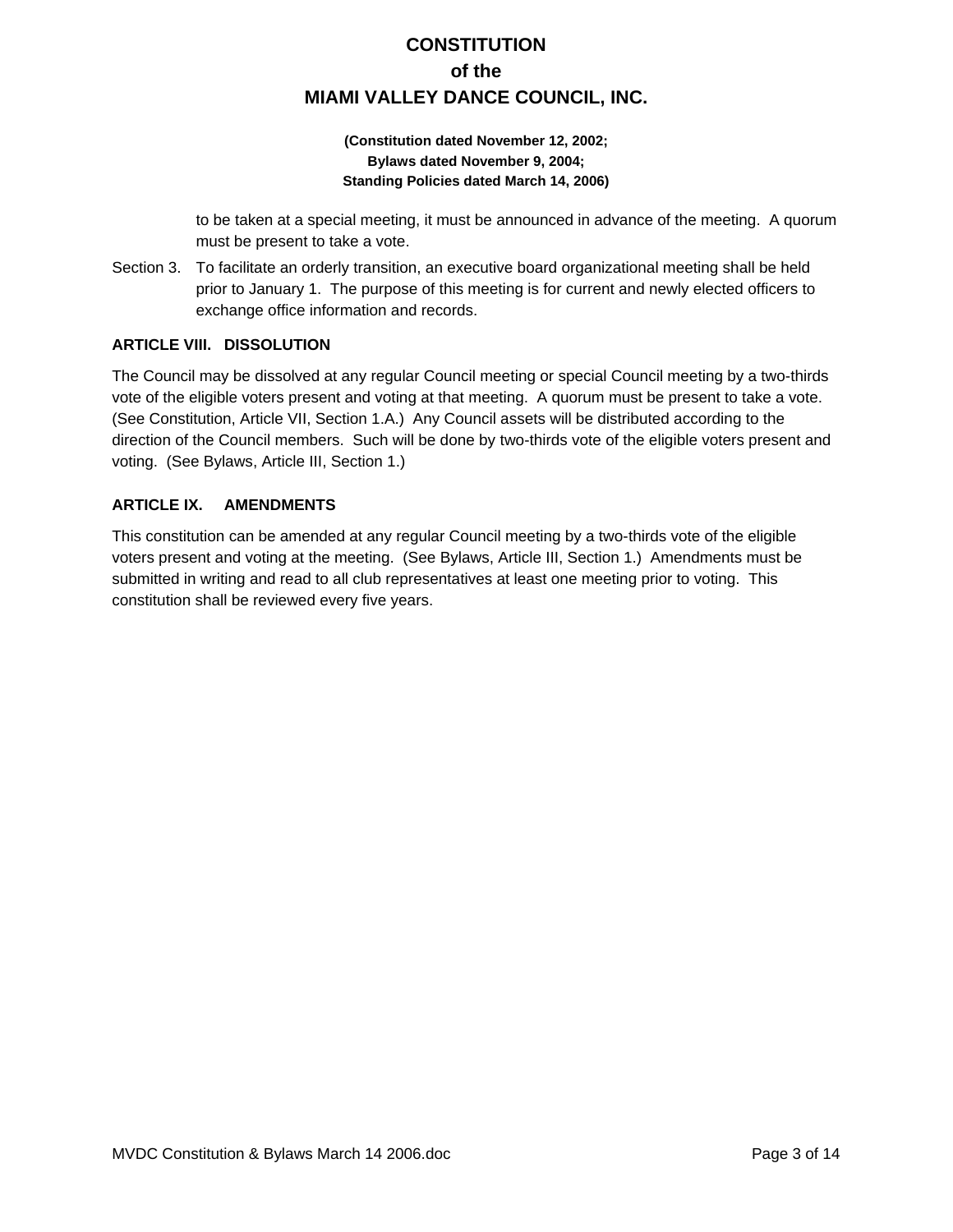This page intentionally left blank.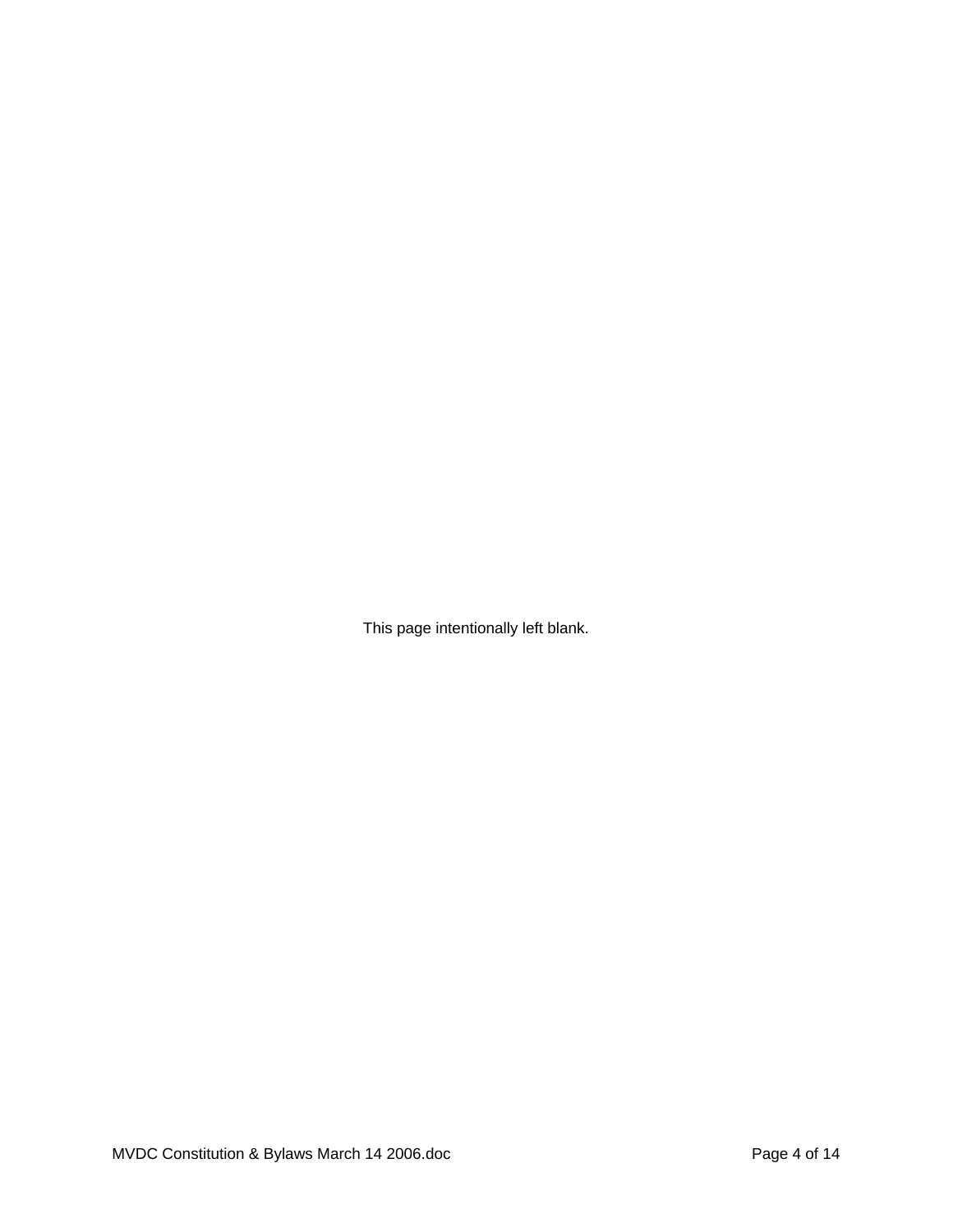**(Constitution dated November 12, 2002; Bylaws dated November 9, 2004; Standing Policies dated March 14, 2006)** 

### **ARTICLE I. DUTIES OF THE OFFICERS**

#### Section 1. Trustees (Four)

- A. Oversee operation of the Council
- B. Provide future planning recommendations to the Council.
- C. Assume the duties of any temporarily incapacitated officer except the President until the officer is able to resume the duties of the office.

#### Section 2. President

- A. Presides at Council meetings.
- B. Manages business of the Council.
- C. Prepares and submits a budget, with Executive Committee inputs, for council approval in November each year.
- D. Appoints
	- 1. Officers. (See Constitution, Article VI, and Bylaws, Article II, Section 5D.)
	- 2. Standing committees (with the exception of the Michael Solomon Support Committee), and (See Bylaws, Article VI, Section 3.)
	- 3. Ad hoc committees. (See Bylaws, Article VI, Section 4.)
- E. Serves as chair of the executive committee.
- F. Is an ex-officio member of all committees, except the nominating committee.
- G. Maintains official files.
- Section 3. Vice President
	- A. Manages operation of lessons, classes, and workshops sponsored by the Council.
	- B. Assumes the duties of the president in his/her absence.
- Section 4. Secretary
	- A. Records minutes and attendance of all business proceedings.
	- B. Keeps a list of all committee members.
	- C. Keeps current copies of the Constitution and Bylaws. Keeps standing policies current with decisions made during Council meetings.
	- D. Maintains the corporation record book. (See Constitution, Article III.)
	- E. Processes business correspondence for the Council as required.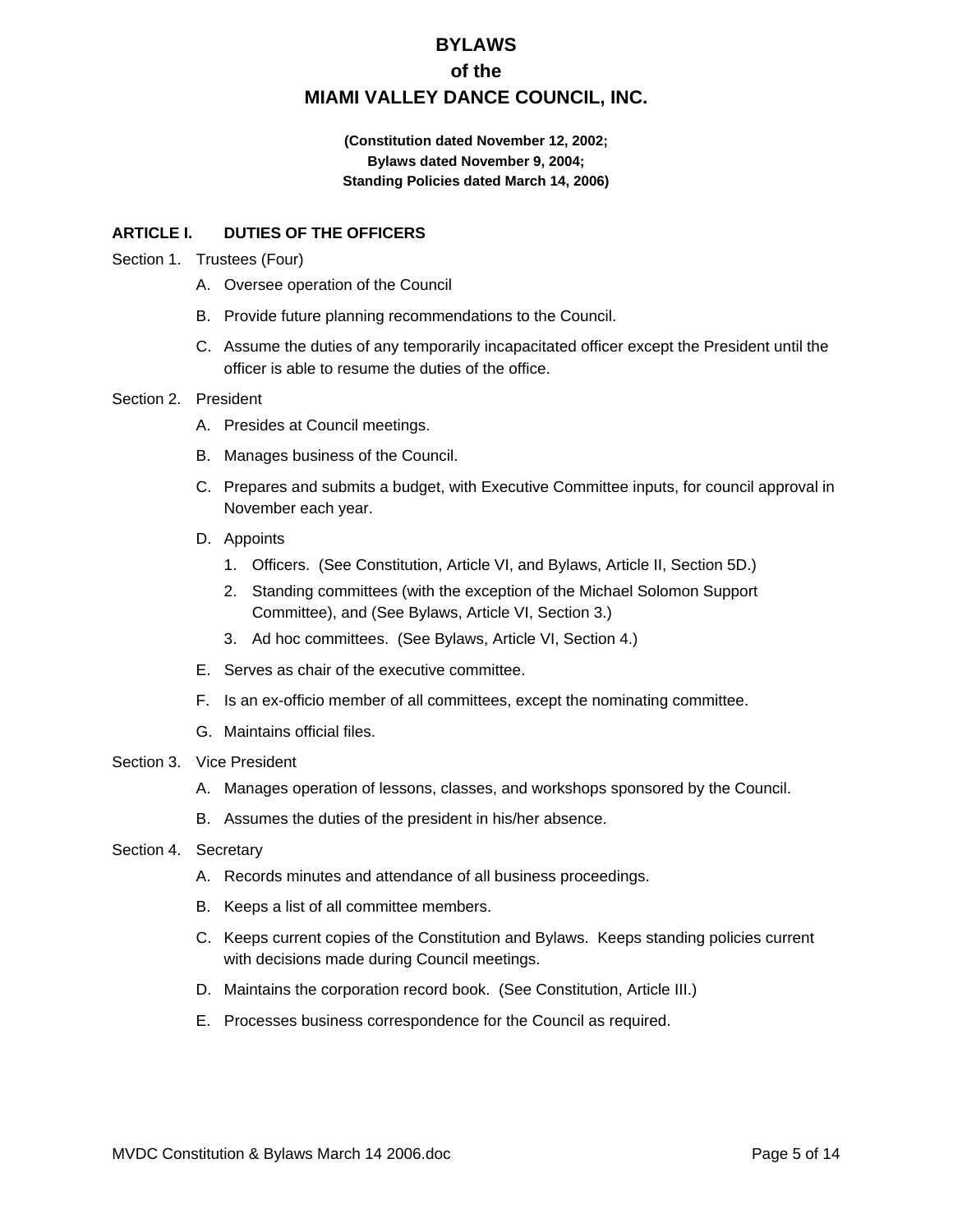## **(Constitution dated November 12, 2002; Bylaws dated November 9, 2004; Standing Policies dated March 14, 2006)**

#### Section 5. Treasurer

- A. Receives monies, pays bills, and maintains auditable financial records.
- B. Provides financial reports to Council meetings.
- C. Furnishes yearly report.
- D. Submits records for a yearly audit.

#### Section 6. State Representatives (2)

- A. Represent Council at meetings of the Ohio Corporation of Dance Clubs, Inc.
- B. Act in advisory capacity to the Council.

## **ARTICLE II. ELECTION OF OFFICERS**

- Section 1. The Nominating Committee shall present a slate of candidates at the September meeting.
	- A. Candidates for elected offices shall not be limited to representatives to the Council. Members of any Council club are eligible for nomination. Candidates must be members of at least one Council club.
	- B. Each nomination presented must be accompanied by a letter from the candidate stating he/she understands and will accept the duties and responsibilities of said office if elected.
	- C. Additional nominations may be made at the September and November meetings.
- Section 2. Election of officers shall be by majority vote of eligible voters present and voting at the November meeting. (See Bylaws, Article III, Section 1.)
- Section 3. Voting Procedures
	- A. At the September Council meeting the president shall appoint three (3) Council members to count ballots.
	- B. The ballots will be preprinted and numbered with a provision to tear off the number.
	- C. Each eligible voter will receive a numbered ballot. (See Bylaws, Article III, Section 1.)
	- D. Ballot counters will present election results to the Council president who will announce the winner.
- Section 4. New officers shall take office January 1.
- Section 5. Terms of Office
	- A. An elected officer, except the trustees and treasurer, shall serve a one-year term and may be re-elected for one additional term in that office. In the event that no other person(s) volunteer to take an office, the current officer can be re-elected for one year additional term(s).
		- 1. Two trustees shall be elected in odd years for a two-year term. Two trustees shall be elected in even years for a two-year term. Trustees may be re-elected for one additional term.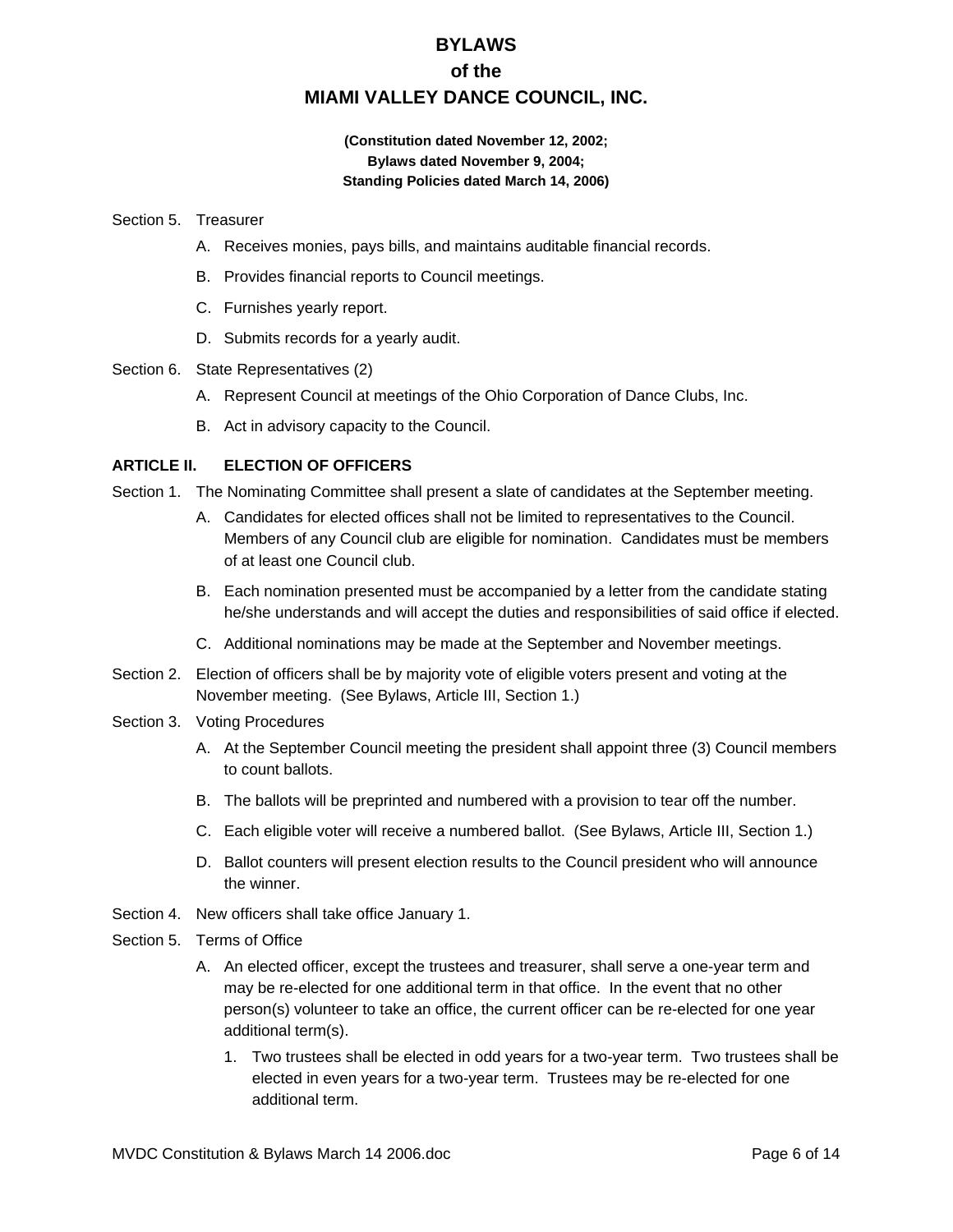## **(Constitution dated November 12, 2002; Bylaws dated November 9, 2004; Standing Policies dated March 14, 2006)**

- 2. The treasurer shall be elected for a one-year term and may be reelected for an unspecified number of terms.
- B. An individual may be elected to an office previously held after a two-year interim.
- C. An elected officer may be elected to any other office but may not serve two offices at one time.
- D. An appointed officer, excluding callers and leaders, must also be a member of at least one Council club. One state representative is appointed each year. Each state representative serves a two-year term. (There are a total of two state representatives.) All appointed officers may be reappointed by the president. The number of terms is not limited.
- E. The immediate past president shall serve for one year.
- Section 6. Removal from Office Any officer may be removed from office for misconduct or neglect of duty by a two-thirds vote of the eligible voters present and voting. (See Bylaws, Article III, Section 1.)
- Section 7. Filling a Vacated Office The Executive Board may appoint a temporary replacement for a vacated office and notify the council members of a special election to be held at the next regularly scheduled meeting. If the time remaining in the term of office is four months or less, the appointed replacement will complete the term and no special election will be held.

#### **ARTICLE III. MEMBERSHIP**

- Section 1. Voting Rights.
	- A. Members of the executive board (see Bylaws, Article VI, Section 1), and one representative from each club shall have one vote at Council meetings.
	- B. No individual shall have more than one vote.
	- C. All voting shall be considered valid if there is a quorum of eligible voters present. A quorum is defined as two-thirds of the eligible voters. (See Constitution, Article VII, Section 1.A.)

### Section 2. Motions.

- A. Any eligible voter may introduce a motion.
- B. Any dancer may attend Council meetings and take part in discussions but may not introduce a motion or vote on Council business.
- Section 3. Club representatives must attend at least four (4) of any six (6) consecutive Council meetings.
- Section 4. Membership in the Council is automatically withdrawn when a club is dissolved.
- Section 5. Membership of a club may be rescinded at a Council meeting by a two-thirds vote of the eligible voters present and voting if it is determined by an ad hoc committee of three that such club does not operate within the constitution and bylaws of this Council.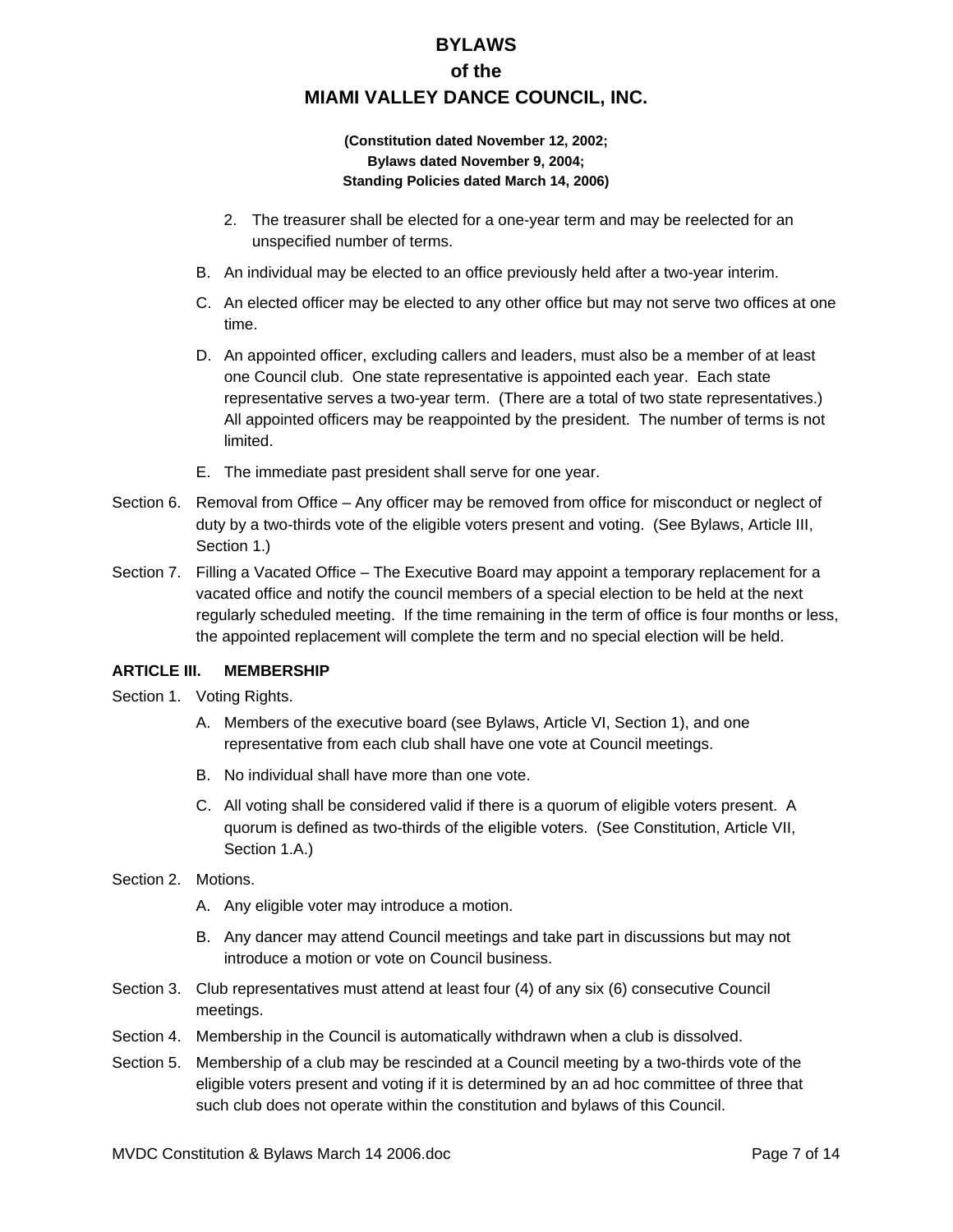## **(Constitution dated November 12, 2002; Bylaws dated November 9, 2004; Standing Policies dated March 14, 2006)**

#### **ARTICLE IV. MEMBERSHIP GUIDELINES**

- Section 1. The Miami Valley Dance Council, Inc. shall
	- A. Provide services to member clubs including but not limited to
		- 1. Council-wide news and publicity;
		- 2. Consolidated member clubs' dance schedules;
		- 3. Sponsoring or supporting lessons, classes, and workshops;
		- 4. Promoting or sponsoring community service activities;
		- 5. Promoting or sponsoring state dance conventions and other dance-related functions;
		- 6. Liability insurance; and
		- 7. Council-wide award programs.
	- B. Endorse proper dance attire appropriate to the recreational dance type. Any deviation is at the discretion of the sponsoring club and should be announced beforehand.
	- C. Adhere, in accordance with state bylaws, to the policy of no alcoholic beverages before or during dances.
	- D. Promote smooth dancing.
	- E. Support City recreation programs whenever possible.
- Section 2. Council member clubs shall
	- A. Provide a club representative to at least four (4) of any six (6) consecutive Council meetings to maintain membership in the Council. (See Bylaws, Article III, Section 3.)
	- B. Support the Buckeye Dance Convention by suspending club dancing on Friday evening and all day Saturday of the convention weekend.
	- C. Support and attend activities sponsored by the Council.
	- D. Visit Council member clubs if possible.
	- E. Submit dance schedules when requested for consolidated printing.
	- F. Assist whenever possible in the maintenance and improvement of dance facilities.
	- G. For those clubs using facilities owned by the City:
		- 1. Operate the organization within the framework of the general laws, ordinances, rules and regulations of the City.
		- 2. Conduct the organization such that any person shall have equal opportunity to join and continue as a member.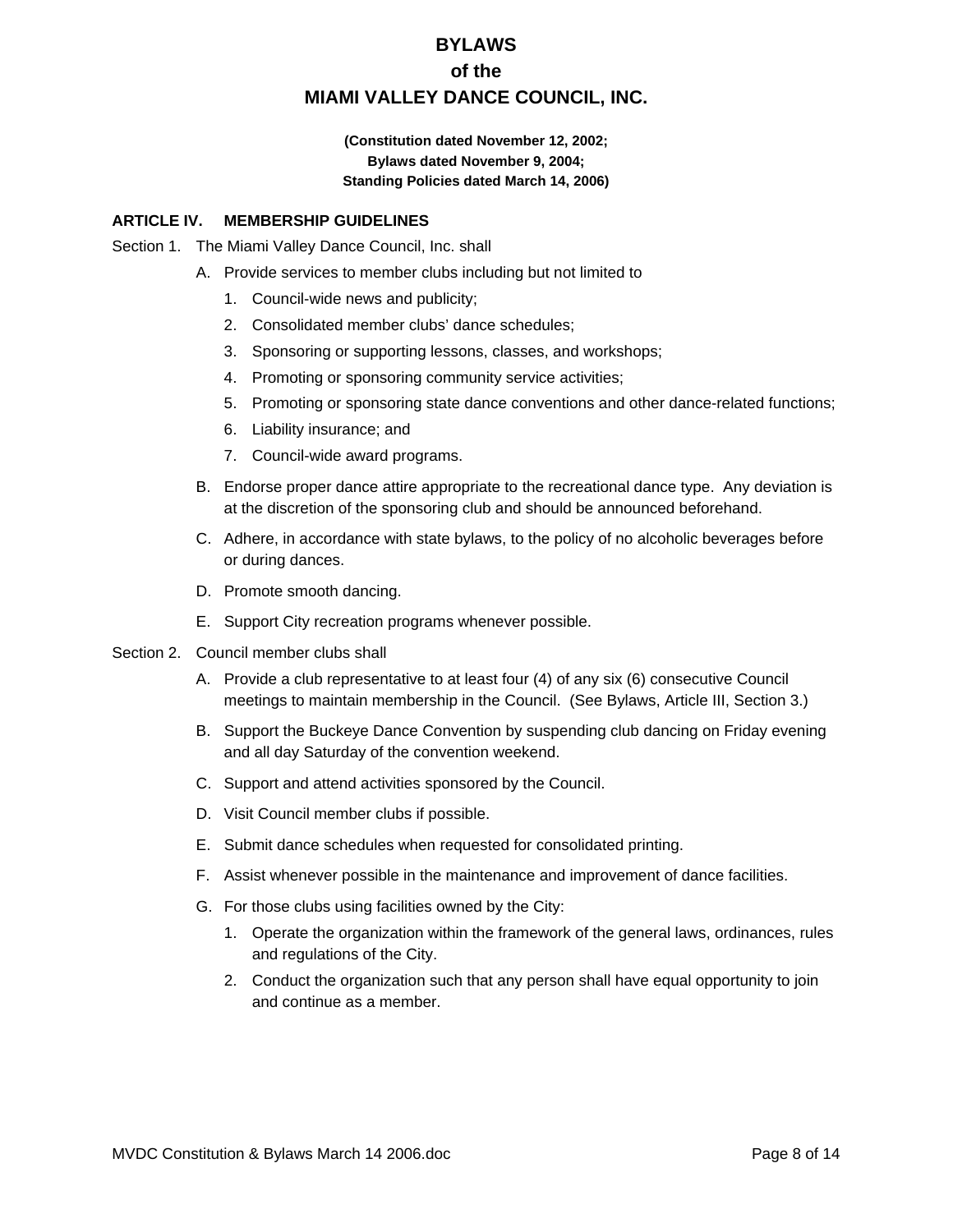## **(Constitution dated November 12, 2002; Bylaws dated November 9, 2004; Standing Policies dated March 14, 2006)**

#### **ARTICLE V. OPERATIONAL PROCEDURES**

- Section 1. The Council shall operate on the calendar year.
- Section 2. The treasurer, president and vice president shall be bonded.
- Section 3. Monies shall be received from Council-sponsored activities. Monies remaining after payment of operating expenses shall be used for the benefit of Council clubs and dancers.
- Section 4. Monies received shall be deposited in the name of Miami Valley Dance Council, Inc.
- Section 5. Authorized signatures for checks shall be that of the treasurer and either the president or vice president.
- Section 6. Minor expenditures of \$100 or less may be approved by Council officers. Expenditures over \$100 must be authorized by the Council. All approved expenditures shall be paid upon presentation of voucher/receipt to the treasurer.
- Section 7. Persons authorized to attend State Corporation meetings on behalf of the Council may be reimbursed for mileage and one meal at the government-accepted per diem rate. Reimbursement shall not exceed actual expenses.

### **ARTICLE VI. COMMITTEES**

### Section 1. Executive Board

- A. Consists of elected and appointed Council officers (see Constitution, Article VI) and immediate past president.
- B. Functions for emergency action only between regular Council meetings.
- C. Has powers of the Council, except to reverse any action of the Council.
- D. Provides minutes of special meetings at the next regular Council meeting.
- Section 2. Executive Committee
	- A. Consists of the Executive Board plus the chairs of all committees.
	- B. Assists in the management of and makes recommendations to the Council.
- Section 3. Standing Committees & Representatives

These committees and representatives serve a one-year term unless otherwise indicated. Chairs need not be club representatives but must be ratified by the Council unless otherwise indicated.

- A. Community Relations / Publicity Committee
	- 1. Develops and implements a public relations program including community service activities.
	- 2. Creates publicity for Council-wide activities.
	- 3. Arranges public demonstrations of all forms of recreational dance available through the Council.
- B. Schedule-Printing Committee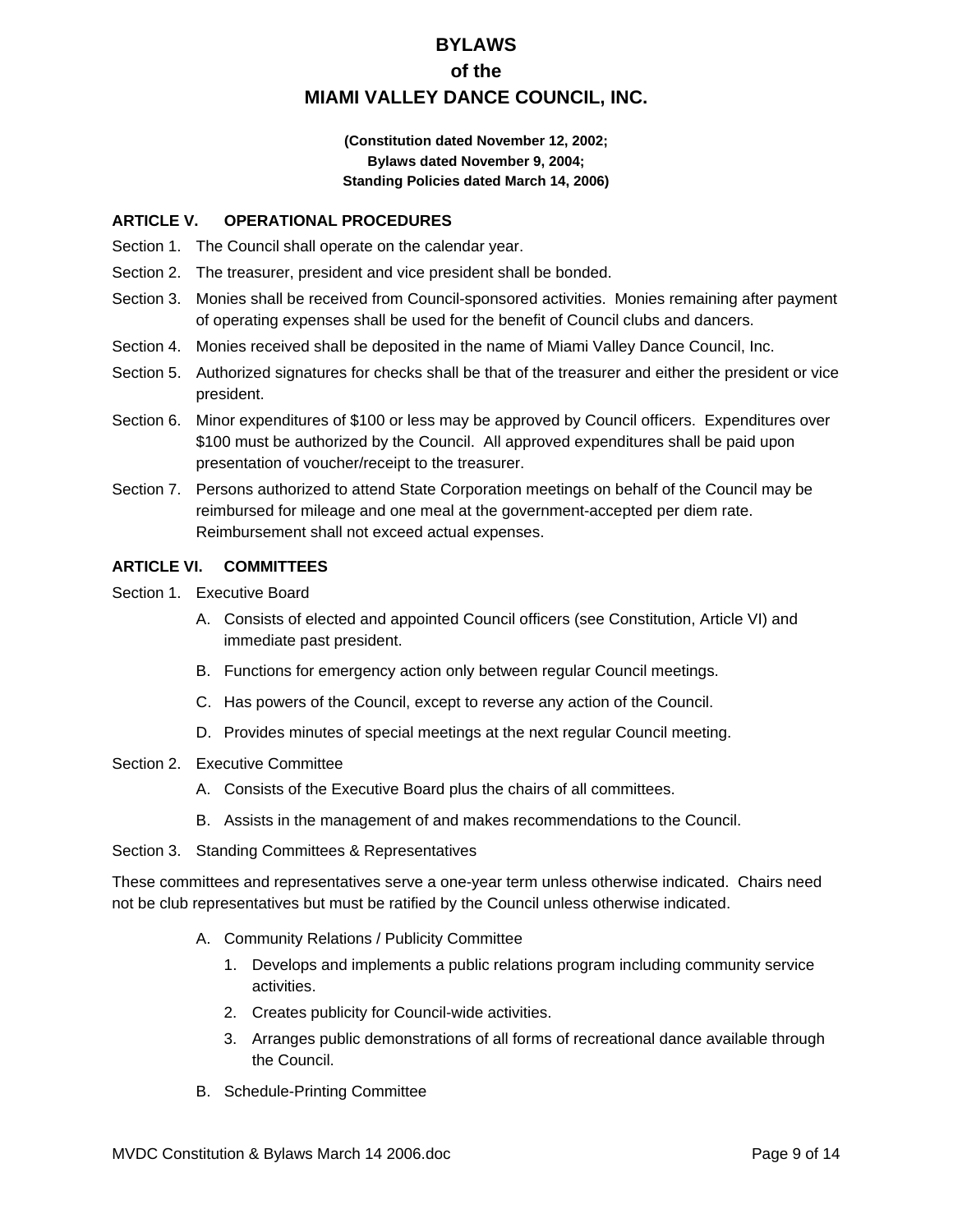## **(Constitution dated November 12, 2002; Bylaws dated November 9, 2004; Standing Policies dated March 14, 2006)**

- 1. Requests club dance schedules and consolidates them into a Council-wide schedule.
- 2. Prints and distributes Council-wide schedule at an interval determined by the Council.
- C. Awards Committee
	- 1. Implements Council-wide award programs including but not limited to Honor Roll Dancers program, club anniversary recognition, and banner raid program.
	- 2. Recommends guidelines for implementation of awards programs to the Council for its approval.
	- 3. Publishes and distributes Council approved guidelines for award programs.
	- 4. Maintains award displays including but not limited to banner raid board, club anniversary plaques, honor roll dancers, Council past presidents, and plaques awarded to the Council. Maintenance of award displays at the Michael Solomon Pavilion will be in cooperation with the Michael Solomon Support Committee.
	- 5. Plans and implements an annual Honor event to recognize award recipients.
- D. Historian
	- 1. Maintains a pictorial and narrative history of the Council.
	- 2. Maintains and keeps Council quilt and banner.
- E. Michael Solomon Support Committee
	- 1. Management The MSSC shall manage the Michael Solomon Pavilion by
		- a. performing building and yard maintenance and improvements with the permission of the City,
		- b. planning expenditures through the use of a Council approved budget,
		- c. providing a schedule function,
		- d. recommending usage fees for approval by the Council, and
		- e. publishing schedule information, usage guidelines, and approved usage fees.
	- 2. Chair The Chair of the MSSC
		- a. shall be selected by the membership of MSSC,
		- b. shall serve for a term to be determined by the MSSC membership,
		- c. shall act as liaison between the Pavilion users, the Council, and the City in matters concerning the Pavilion, and
		- d. shall report status of MSSC activities and finances to the City.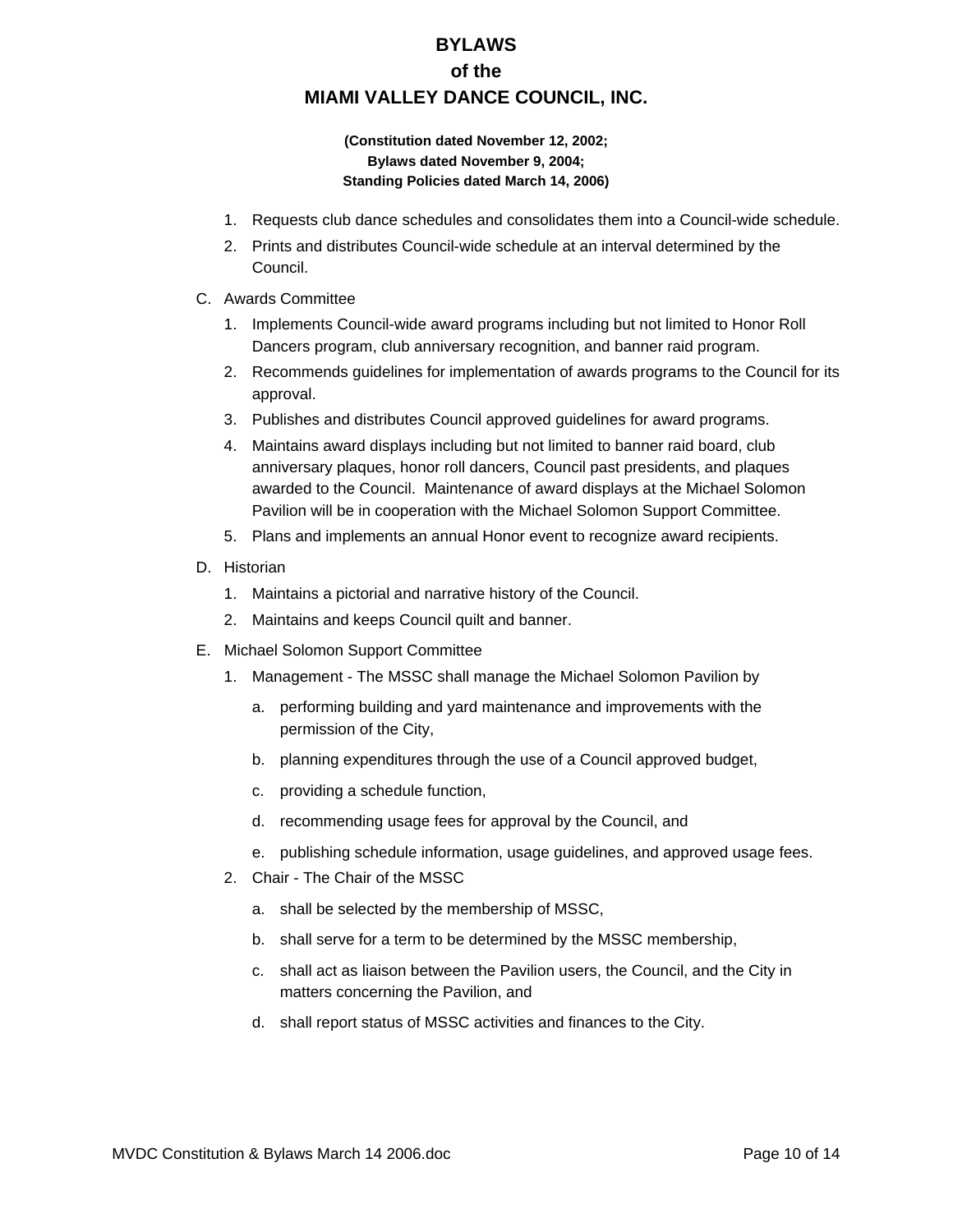**(Constitution dated November 12, 2002; Bylaws dated November 9, 2004; Standing Policies dated March 14, 2006)** 

- 3. Membership The membership of the MSSC shall consist of one representative from each organization that meets regularly (at least 6 meetings a year) in the Michael Solomon Pavilion. The Council shall be represented by a Trustee. The President of the Council shall be an ex-officio member of the MSSC.
- 4. Monies
	- a. The MSSC shall prepare and submit a budget for Council approval each year.
	- b. The MSSC shall maintain a support fund separate from Council monies.
	- c. Usage fees shall be deposited into the support fund.
	- d. The support fund shall be used only for the management (as defined above) of the Michael Solomon Pavilion.
	- e. The MSSC shall submit a financial report for each regularly scheduled Council meeting.
	- f. MSSC finances shall be subject to audit by the Council and the City.
- 5. Meetings The MSSC shall hold at least four (4) meetings per year.
- 6. Operating Procedures The MSSC may create and approve internal operating procedures without the further approval of the Council as long as such operating procedures are not in conflict with the Council Constitution and By-Laws.
- F. Hotline Committee
	- 1. Maintains recorded hotline with up-to-date information on dance activities, including schedule changes, location changes, and cancellations.
	- 2. Requests schedule information from clubs.
	- 3. Responds to hotline inquiries or directs inquiries to appropriate contacts.
- G. Newsletter Committee
	- 1. Collects club dance news and schedules.
	- 2. Solicits advertisements and subscribers.
	- 3. Prepares newsletter for reproduction.
	- 4. Distributes newsletter bimonthly.
	- 5. Maintains records of advertisers and subscribers.
	- 6. Maintains editorial standards.

#### Section 4. Ad Hoc Committees

These committees do not serve a set term but are for a specific purpose only.

- A. Nominating Committee
	- 1. Consists of three individuals who are not current Council officers.
	- 2. Presents slate of officers at the September Council meeting.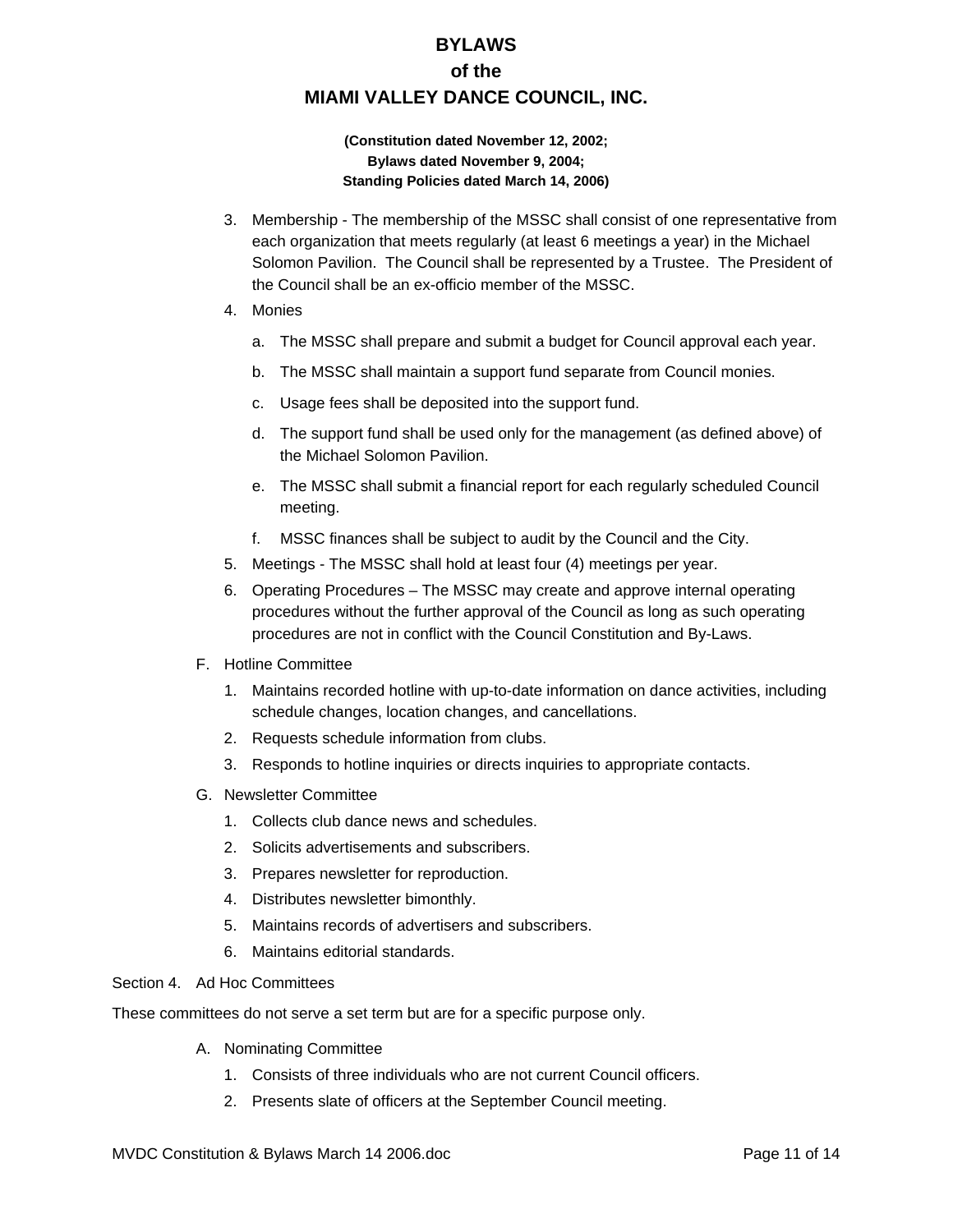## **(Constitution dated November 12, 2002; Bylaws dated November 9, 2004; Standing Policies dated March 14, 2006)**

- B. Ohio State Convention Committee
	- 1. The chair shall be appointed following the last Dayton-hosted convention. All other members of this committee shall be appointed by the chair.
	- 2. Plans, organizes and coordinates the Buckeye Dance Convention for the year it is held in Dayton.
	- 3. Serves until the completion of the convention for which it was originally assembled.
- C. Audit Committee
	- 1. Annually audits the financial records of the Council.
	- 2. Presents audit reports to the Council president no later than the March meeting
- D. Constitution Committee
	- 1. Proposes revisions and/or amendments to the Constitution, Bylaws, and Standing Policies.
	- 2. This committee shall be created no less than once every five (5) years.
- E. Membership Committee
	- 1. Investigates the legitimacy of club applications for Council membership.
	- 2. Presents recommendations to Council.
- F. Other Committees
	- 1. Formed by the president for purposes not specifically stated in this document

#### **ARTICLE VII. AMENDMENTS**

These bylaws can be amended at any regular Council meeting by a majority vote of the eligible voters present and voting at the meeting. (See Bylaws, Article III, Section 1.) Amendments must be submitted in writing and read to the club representatives at least one meeting prior to voting. These bylaws shall be reviewed every five years.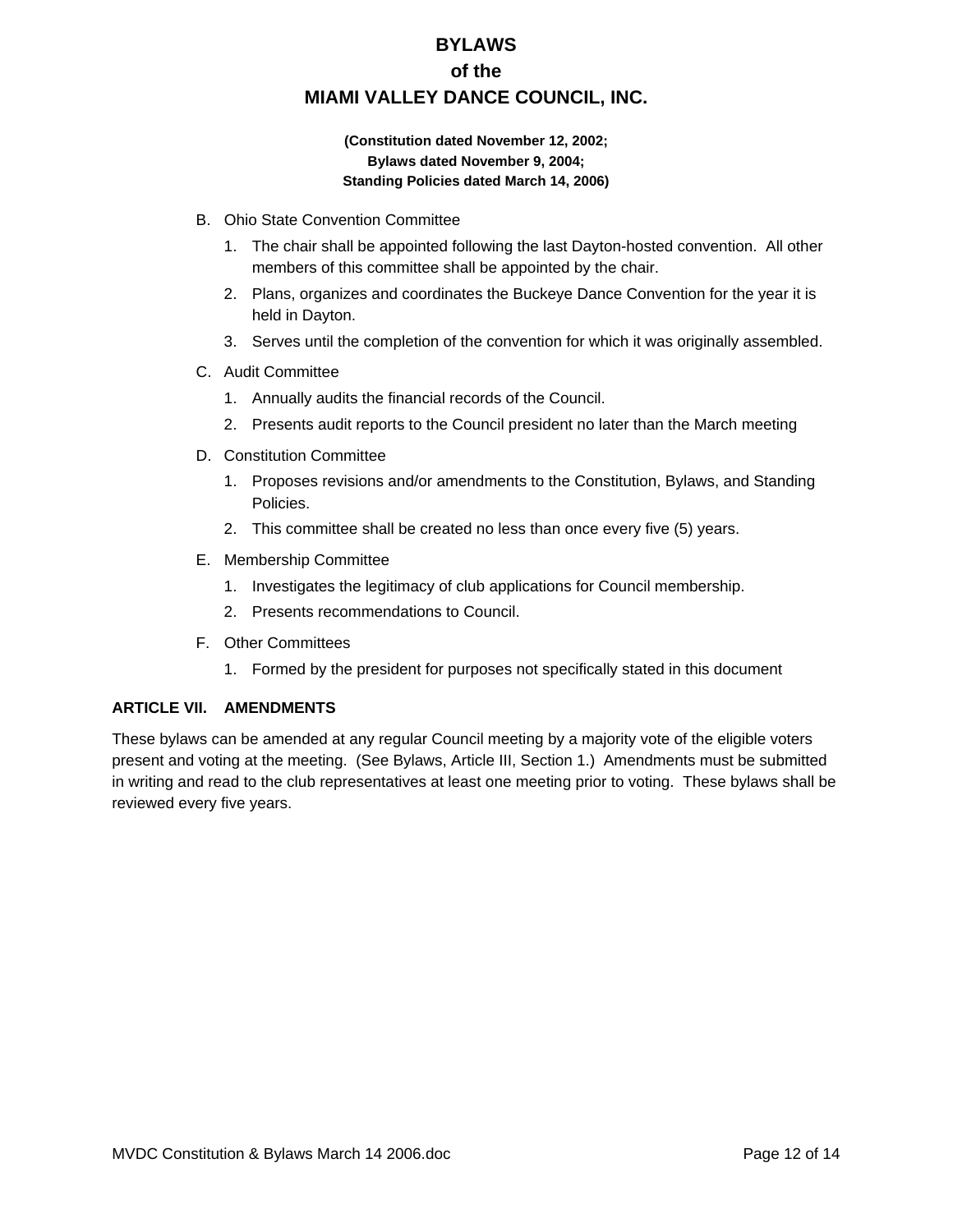# **MIAMI VALLEY DANCE COUNCIL STANDING POLICIES**

## **(Constitution dated November 12, 2002; Bylaws dated November 9, 2004; Standing Policies dated March 14, 2006)**

- 1. Any Council club which has been dancing for 25 years or more will be recognized with a plaque. For each 5 years beyond 25, the club will be recognized with a silver star. For the 50<sup>th</sup> anniversary, the club will be recognized with a new plaque. For each 5 years beyond 50, the club will be recognized with a gold star. To receive this honor the club must make a written request and provide a brief written history of the club.
- 2. The Council will print and distribute free coupon books to mainstream or plus lesson class graduates. The coupon books will contain coupons for free admissions to clubs that are interested in participating.
- 3. Council will recognize dancers with 100 raids by adding names to the Pavilion wall plaque.
- 4. Council will drop the Honor Couples Dinner in place of paying for the Honor Raider badges.
- 5. Honor couples nominee forms will be due at the November council meeting.
- 6. Current year Honor Couples from all areas of the state who are wearing their Honor badges shall be admitted free to Council club dances for one year.
- 7. Representatives of Council clubs will write or change Banner Raid rules.
- 8. Banner Raid rules will be published yearly in the *Miami Valley Dance News.*
- 9. Insurance forms will be due at the January Council meeting and payment will be due at the March meeting.
- 10. Council will set up and maintain an Education Fund to pay dues to other organizations. A maximum of \$300 will be provided to dancers attending Mini-Legacy.
- 11. Council will provide paid registrations to the state convention for the Honor Couple.
- 12. Council will pay for the Council president and a guest to attend the State Corporation luncheon at the state convention.
- 13. Council will pay the booking fee to reserve the convention center for Dayton conventions.
- 14. Council will provide a hospitality room one year prior to Dayton's convention. Council will develop and promote a special badge and publicity dress for the state convention in Dayton.
- 15. Council may advertise a Dayton convention no sooner than the Friday night of the preceding convention.
- 16. Council will have a publicity banner.
- 17. The Council quilt will be displayed at conventions and other events.